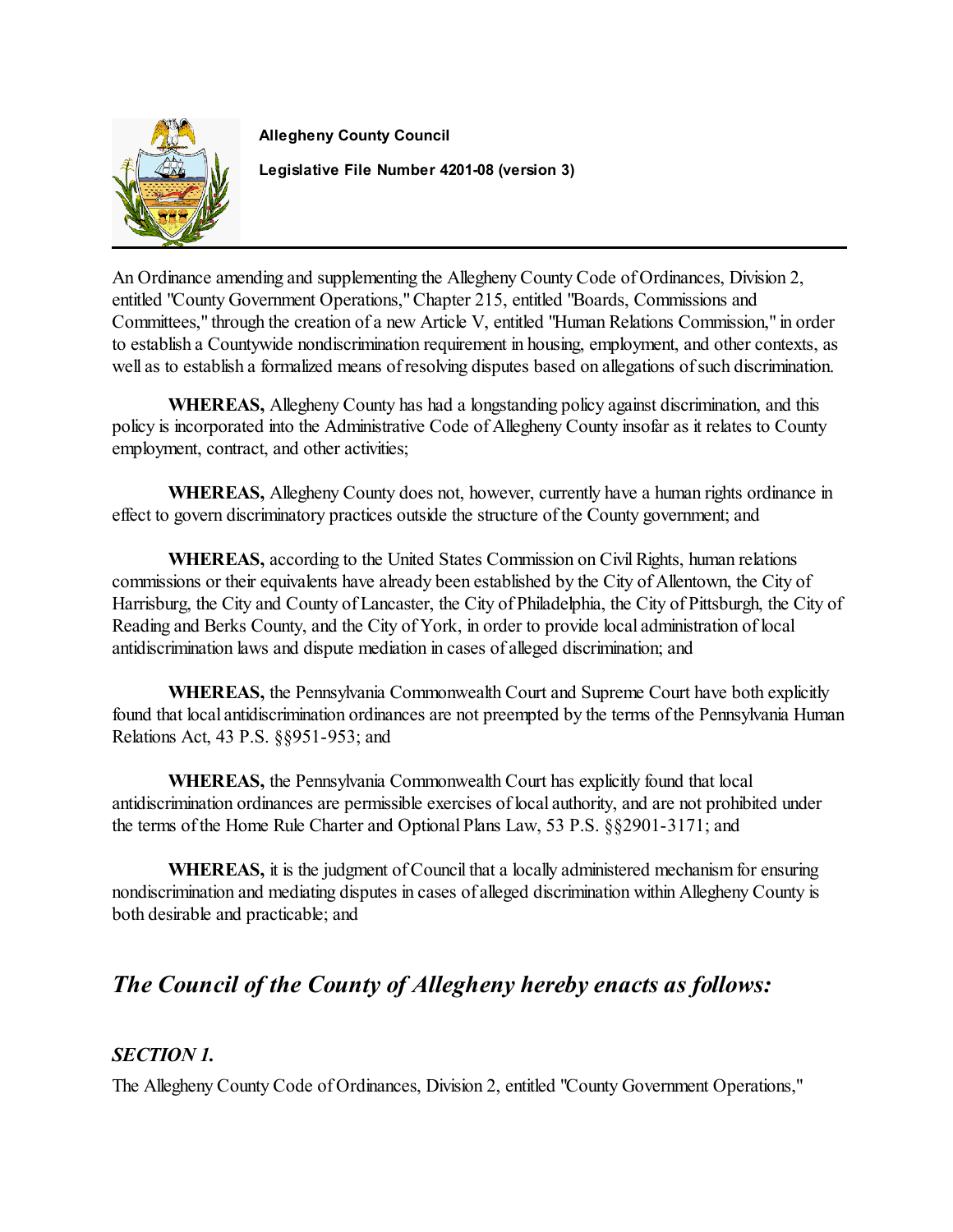Chapter 215, entitled "Boards, Commissions and Committees," is hereby amended through the creation of a new Article V, entitled "Human Relations Commission," and comprised of the following sections:

# **Chapter 215 Boards, Commissions and Committees Article V Human Relations Commission**

# **§215-30. Purpose.**

In order to assure that all persons regardless of race, color, religion, national origin, ancestry or place of birth, sex, gender identity or expression, sexual orientation, disability, marital status, familial status, age or use of a guide or support animal because of blindness, deafness or physical disability enjoy the full benefits of citizenship and are afforded equal opportunities for employment, housing and use of public accommodation facilities, it is necessary that appropriate legislation be enacted.

#### **§215-31. Definitions.**

The following words, terms and phrases when used in this article shall be defined as follows, unless the context clearly indicates otherwise:

- A. **Accessible** means being in compliance with the applicable standards set forth in the following:
	- 1. The Fair Housing Act (Public Law 90-284 as amended, 42 U.S.C. §3601 et seq.);
	- 2. "Americans with Disabilities Act of 1990" (Public Law 101-336, 42 U.S.C. § 12101, et seq.);
- B. **Age** includes any person forty years of age or older and shall also include any other person so protected by further amendment to the Federal Age Discrimination in Employment Act.

#### C. **Commercial property** means:

- 1. Any building, structure or facility, or portion thereof, which is used, occupied or is intended, arranged or designed to be used or occupied for the purpose of operating a business, an office, a manufactory or any public accommodation; and
- 2. Any vacant land offered for sale, lease or held for the purpose of constructing or locating thereon any such building, structure, facility, business concern or public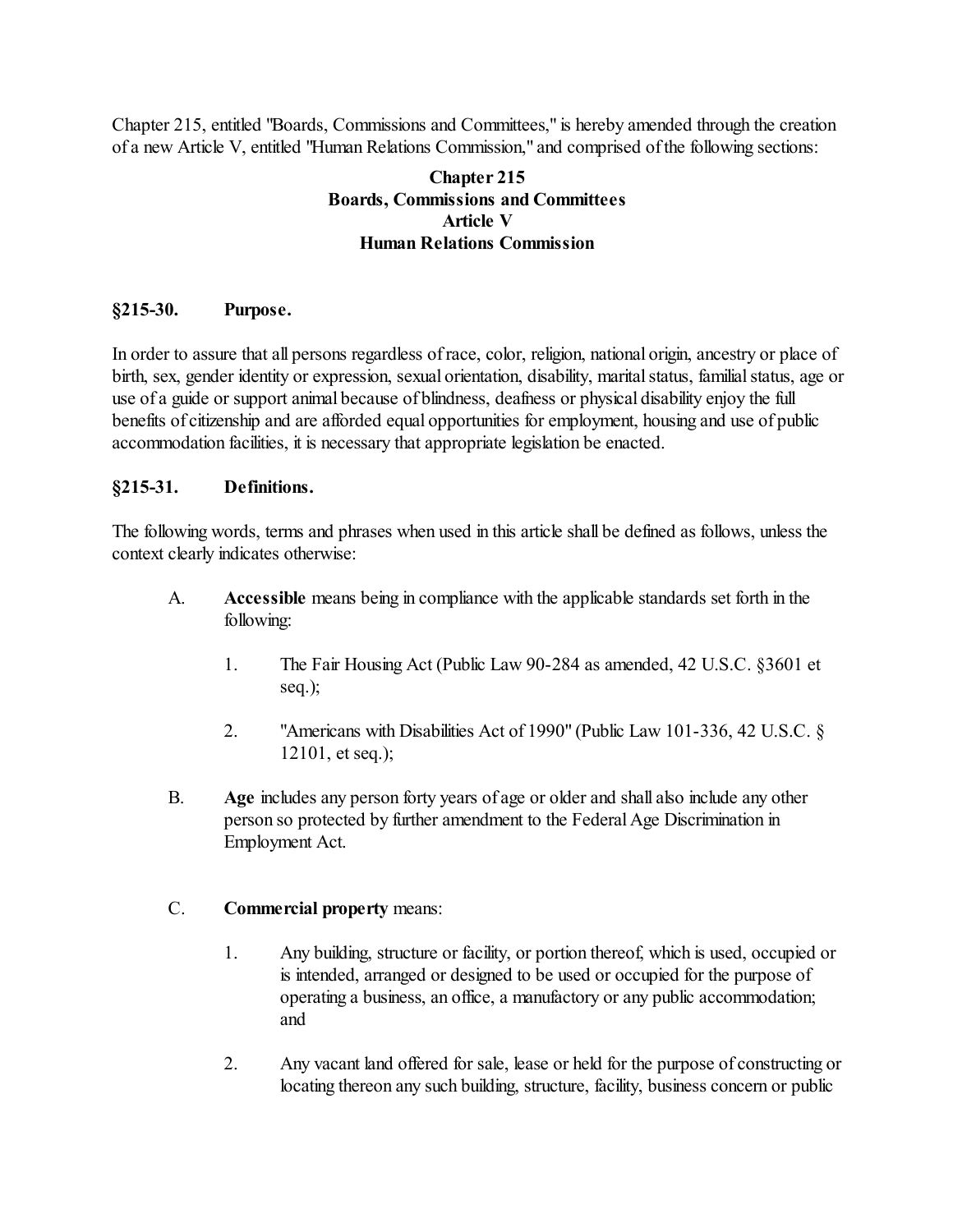accommodation.

- D. **Commission** means the Human Relations Commission of the County of Allegheny.
- E. **Disability or Handicap** herein referred to as Disability with respect to a person means:
	- 1. Physical or mental impairment which substantially limits one or more of such person's major life activities;
	- 2. Record of such an impairment; or
	- 3. Regarded as having such an impairment, but such term does not include current, illegal use of or addiction to a controlled substance, as defined in Section 102 of the Controlled Substances Act (Public Law 91-513, 21 U.S.C. §802).
	- 4. For employment, disability means a non job-related disability which does not substantially interfere with the ability to perform the essential functions of the employment which a person with a disability applies for, is engaged in or has been engaged in. Uninsurability or increased cost of insurance under a group or employee insurance plan does not render a disability job related.
- F. **Discrimination** means any exclusion, denial, intimidation, coercion, difference or segregation in treatment as defined under the terms of this Article,and shall include but not be limited to such treatment in hiring, referring for hire, promoting, training; in membership in employee or labor organizations, in the advertisement, sale, lease, rental, financing or zoning of housing; or in rendering service in places of public accommodation because of protected class based upon race, color, religion, national origin or ancestry, sex, gender identity or expression, sexual orientation, disability, marital status, familial status, age or use of a guide or support animal because of blindness, deafness or physical disability of any individual or independent contractor or because of the disability of an individual with whom the person is known to have an association.
- G. **Employee** does not include:
	- 1. Any individuals who, as a part of their employment, reside in the personal residence of the employer; or
	- 2. Any individual employed by said individual's parents, spouse or child;
	- 3. Those employed by religious, fraternal, charitable or sectarian corporations or associations in the direct provision of services of the organization wherein membership is a bona fide occupational qualification, except such corporations or associations supported, in whole or in part, by County appropriations.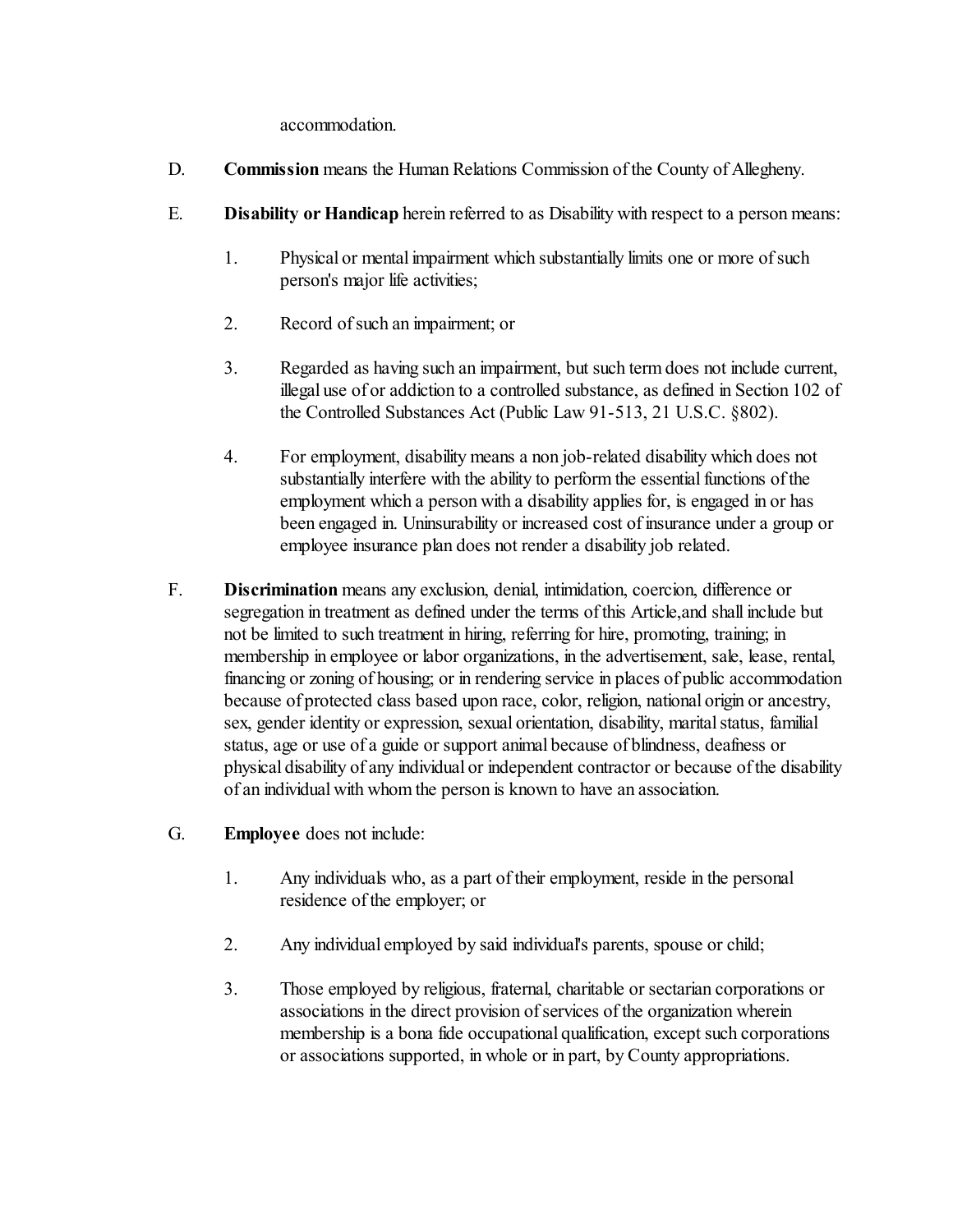- H. **Employer** means any person who employs four (4) or more employees, exclusive of the parents, spouse or children of such person, including the County of Allegheny, its departments, boards, commissions and authorities, any other governmental agency within its jurisdiction, but excluding any religious, fraternal, charitable or sectarian organization.
- I. **Employment Agency** includes any person regularly undertaking with or without compensation to procure opportunities to work or to procure, recruit, refer or place employees.
- J. **Fair Housing Act** means Public Law 90-284, 42 U.S.C. §3601 et seq.
- K. **Familial status** means one or more individuals who have not attained the age of 18 years being domiciled with:
	- 1. A Parent or other person having legal custody of such individual or individuals; or
	- 2. The designee of such parent or other person having such custody, with the written permission of such parent or other person.

The protections afforded against discrimination on the basis of familial status shall apply to any person who is pregnant or is in the process of securing legal custody of any individual who has not attained the age of 18 years.

- L. **Gender Identity or expression** means self-perception, or perception by others whether accurate or not, as male or female, including a person's appearance, behavior, or physical characteristics, that may be in accord with, or opposed to, one's physical anatomy, chromosomal sex, or sex assigned at birth.
- M. **Housing accommodations** include:
	- 1. Any building, structure, mobile home site or facility, or portion thereof, which is used or occupied or is intended, arranged or designed to be used or occupied as the home residence or sleeping place of one or more individuals, groups or families whether or not living independently of each other; and
	- 2. Any vacant land offered for sale, lease or held for the purpose of constructing or locating thereon any such building, structure, mobile home site or facility. The term "housing accommodation" shall not include any personal residence offered for rent by the owner thereof.
- N. **Housing for older persons** means housing: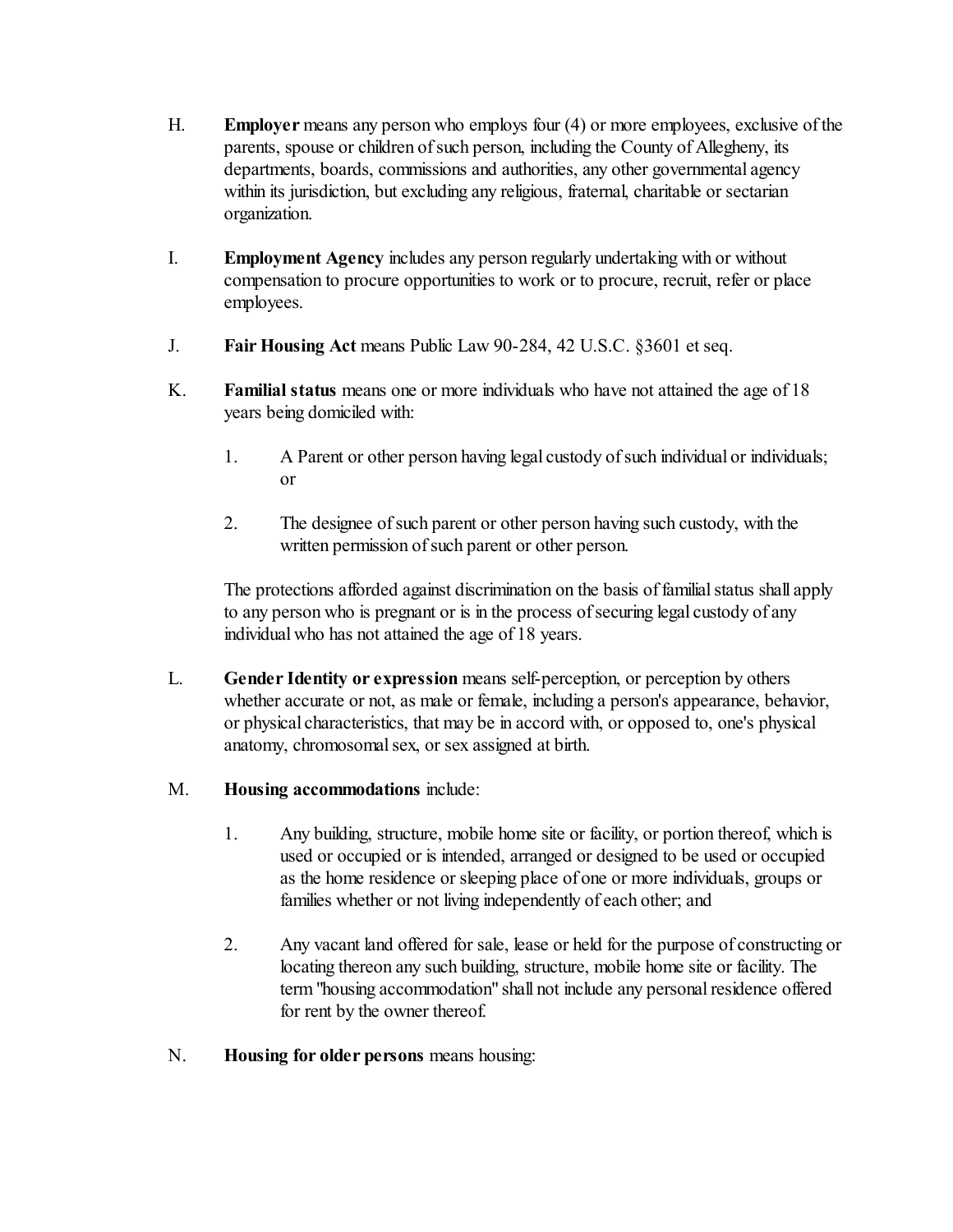- 1. Provided under any State or Federal program that the Secretary of Housing and Urban Development determines is specifically designed and operated to assist elderly persons as defined in the State or Federal program; or,
- 2. That is intended for, and solely occupied by persons sixty-two (62) years of age or older; or,
- 3. That is intended and operated for occupancy by at least one person fifty-five (55) years of age or older per unit.

In determining whether housing qualifies as housing for older persons under the terms of this Article, the Commission's requirements shall include but not be limited to the following:

- 1. That at least eighty percent (80%) of the units are occupied by at least one (1) person fifty-five (55) years of age or older per unit; and
- 2. The publication of, and adherence to, policies and procedures which demonstrate an intent by the owner or manager to provide housing for persons fifty-five (55) years of age or older.

Housing shall not fail to meet the requirements for housing for older persons by reason of unoccupied units provided, that such units are reserved for occupancy by persons who meet the age requirements of this Article.

- O. **Independent contractor** includes any person who is subject to the provisions governing any of the professions and occupations regulated by state licensing laws enforced by the Bureau of Professional and Occupational Affairs in the Department of State, or is included in the Fair Housing Act (Public Law 90-284, as amended, 42 U.S.C. §3601, et seq.,).
- P. **Labor organization** includes any organization which exists for the purpose, in whole or in part, of collective bargaining or of dealing with employers concerning grievances, terms or conditions of employment or of other mutual aid or protection in relation to employment.
- Q. **Lending institution** means any bank, insurance company, savings and loan association or any other person or organization regularly engaged in the business of lending money or guaranteeing loans.
- R. **Owner** includes lessee, sublessee, assignee, manager, agent, or any other person having the right of ownership or possession or the authority to sell, rent or lease any housing accommodation, including the County and its departments, authorities, boards and commissions.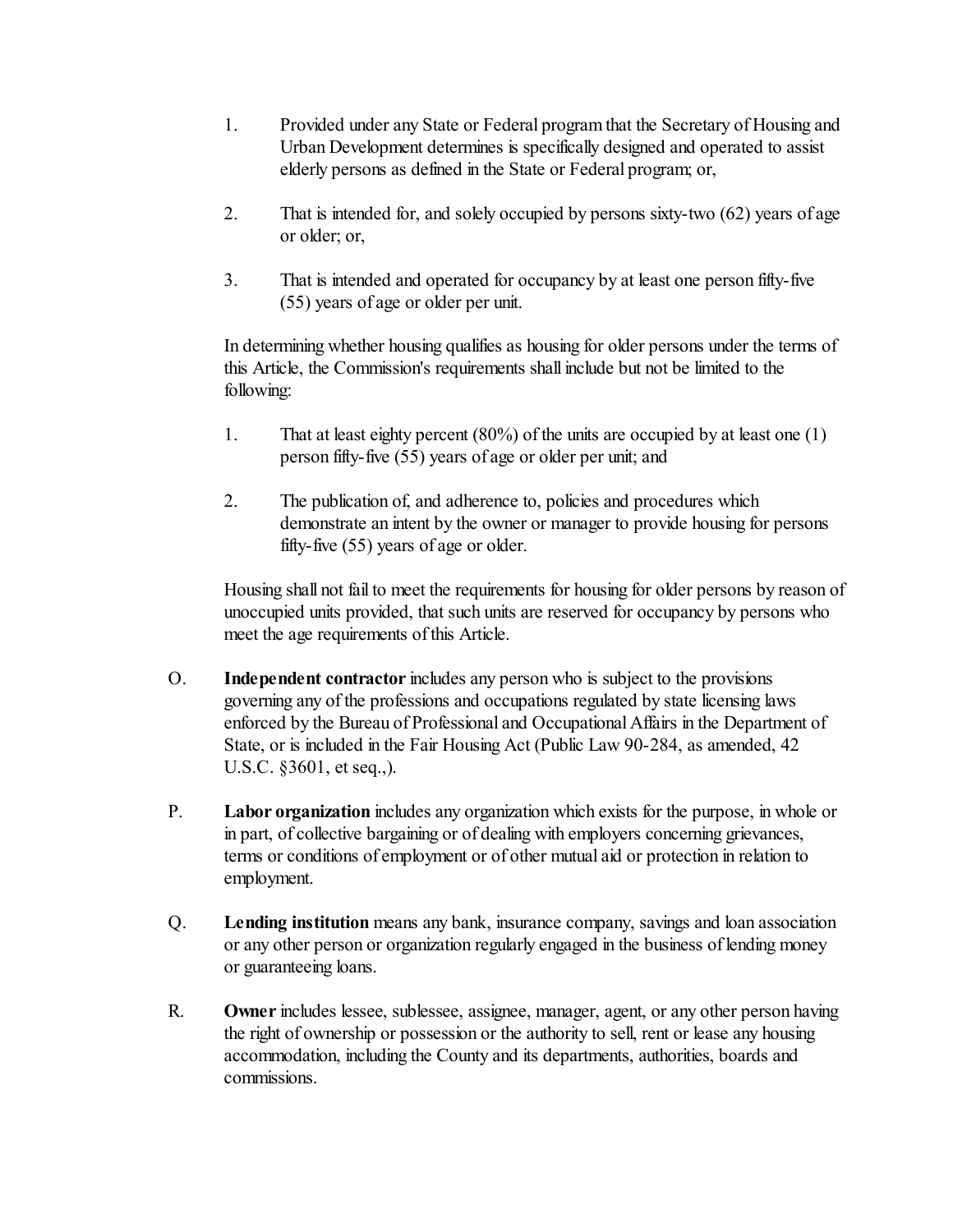- S. **Pennsylvania Human Relations Act** means Public Law 744, No. 322 as amended.
- T. **Person** includes one or more individuals, partnerships, associations, organizations, corporations, legal representatives, trustees in bankruptcy or receivers. It also includes, but is not limited to, any owner, lessor, assignor, builder, manager, broker, salesman, agent, employee, independent contractor, lending institution and all authorities, boards and commissions thereof.
- U. **Personal residence** means a building or structure containing living quarters occupied or intended to be occupied by no more than two (2) individuals, two (2) groups or two (2) families living independently of each other and used by the owner thereof as a bona fide residence for himself and any members of his family forming his household.
- V. **Protected class** means any person legally protected from discrimination based upon race, color, religion, national origin, ancestry or place of birth, sex, gender identity or expression, sexual orientation, disability, marital status, familial status, age or use of a guide or support animal because of blindness, deafness or physical disability of any individual or independent contractor, or because of the disability of an individual with whom the person is known to have an association.
- W. **Public accommodation resort or amusement** means any place which is open to, accepts or solicits the patronage of the general public or offers goods or services to the general public, including loans, or is listed in the Pennsylvania Human Relations Act, Section 4l, but shall not include any personal or professional services which are in their nature distinctly private, personal or confidential.
- X. **Real estate-related transaction** means any of the following:
	- 1. The making or purchasing of loans or providing other financial assistance for purchasing, constructing, improving, repairing or maintaining a housing accommodation or commercial property; or
	- 2. The purchasing, constructing, improving, repairing or maintaining a housing accommodation or commercial property; or
	- 3. The selling, brokering, using as collateral or appraising of real property.
- Y. **Sex** means male or female, and includes the gender of a person, as perceived, presumed or assumed by others.
- Z. **Sexual Orientation** means male or female homosexuality, heterosexuality and bisexuality, by preference, practice or as perceived by others, whether or not such perception is accurate.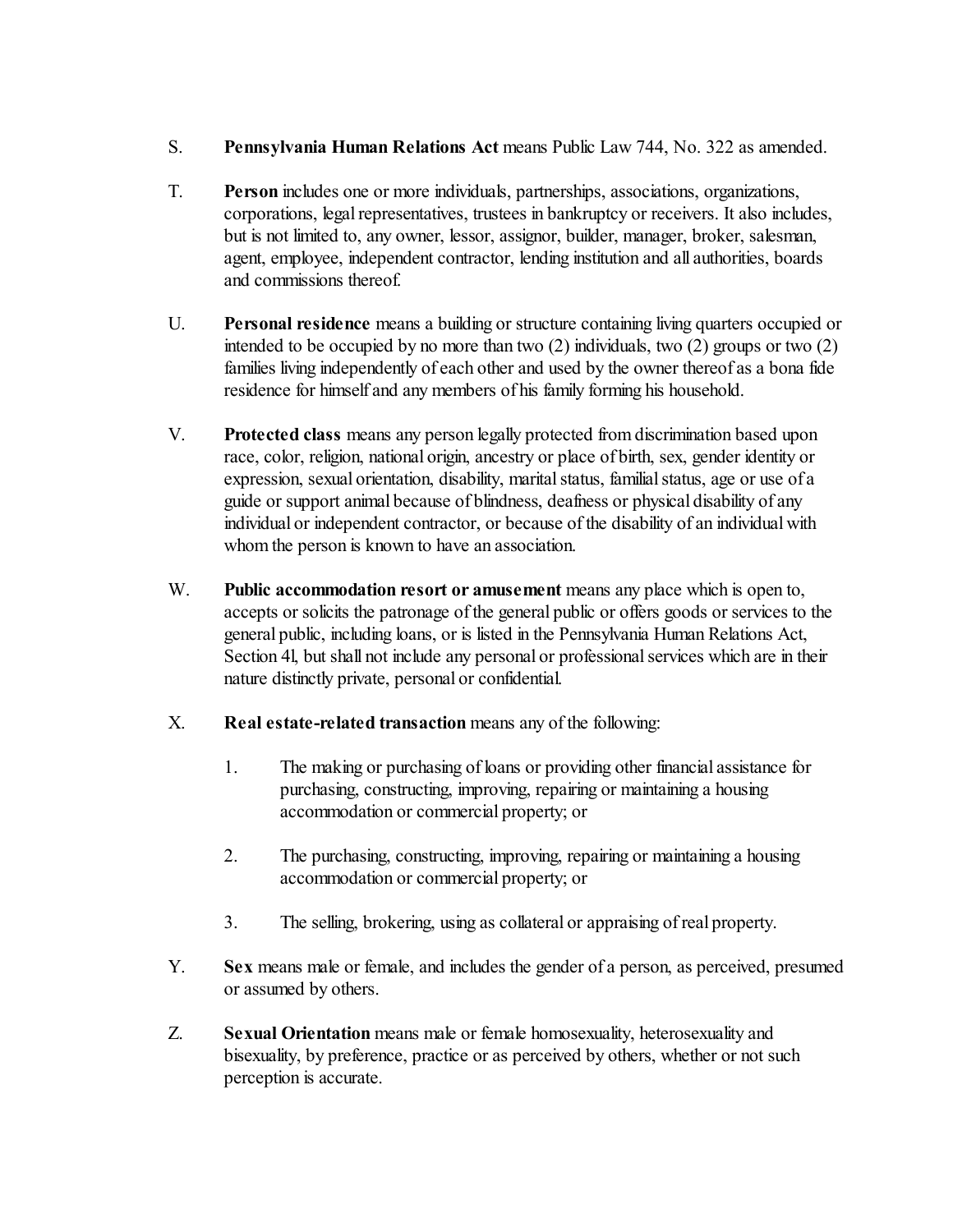#### **§215-32. Unlawful Employment Practices.**

It shall be an unlawful employment practice for an employer to discriminate against any individual with respect to his or her compensation, terms, conditions or privileges of employment because of the individual's race, color, religion, national origin, ancestry or place of birth, sex, gender identity or expression, sexual orientation, disability, marital status, familial status, age or use of a guide or support animal because of blindness, deafness or physical disability of any individual or independent contractor or because of the disability of an individual with whom the person is known to have an association. It shall further be unlawful:

- A. For any employer to refuse to hire or employ or contract with, or to bar or to discharge from employment such individual nor independent contractor, or to otherwise discriminate against such individual or independent contractor with respect to compensation, hire, tenure, terms, conditions or privileges of employment or contract.
	- 1. The provision of this paragraph shall not apply to operation of the terms or conditions of any bona fide retirement or pension plan which have the effect of a minimum service requirement, or age limitations placed upon entry into bona fide apprenticeship programs of two years or more approved by the State Apprenticeship and Training Council of the Department of Labor and Industry.
	- 2. Notwithstanding any provision of this section, it shall not be an unlawful employment practice for a religious corporation or association to hire or employ on the basis of sex in those certain instances where sex is a bona fide occupational qualification because of the religious beliefs, practices, or observances of the corporation, or association.
- B. For any employer, employment agency, or labor organization, prior to the employment, contracting with an independent contractor or admission to membership, to:
	- 1. Require an applicant to provide information concerning his or her membership in a protected class. An employer may inquire as to the individual's ability to perform the essential functions of the employment.
	- 2. Print or publish or cause to be printed or published any notice or advertisement relating to employment or membership indicating any preference, limitation, specification or discrimination based upon protected class.
	- 3. Deny or limit, through a quota system, employment or membership because of protected class.
	- 4. Substantially confine or limit recruitment or hiring of individuals, with intent to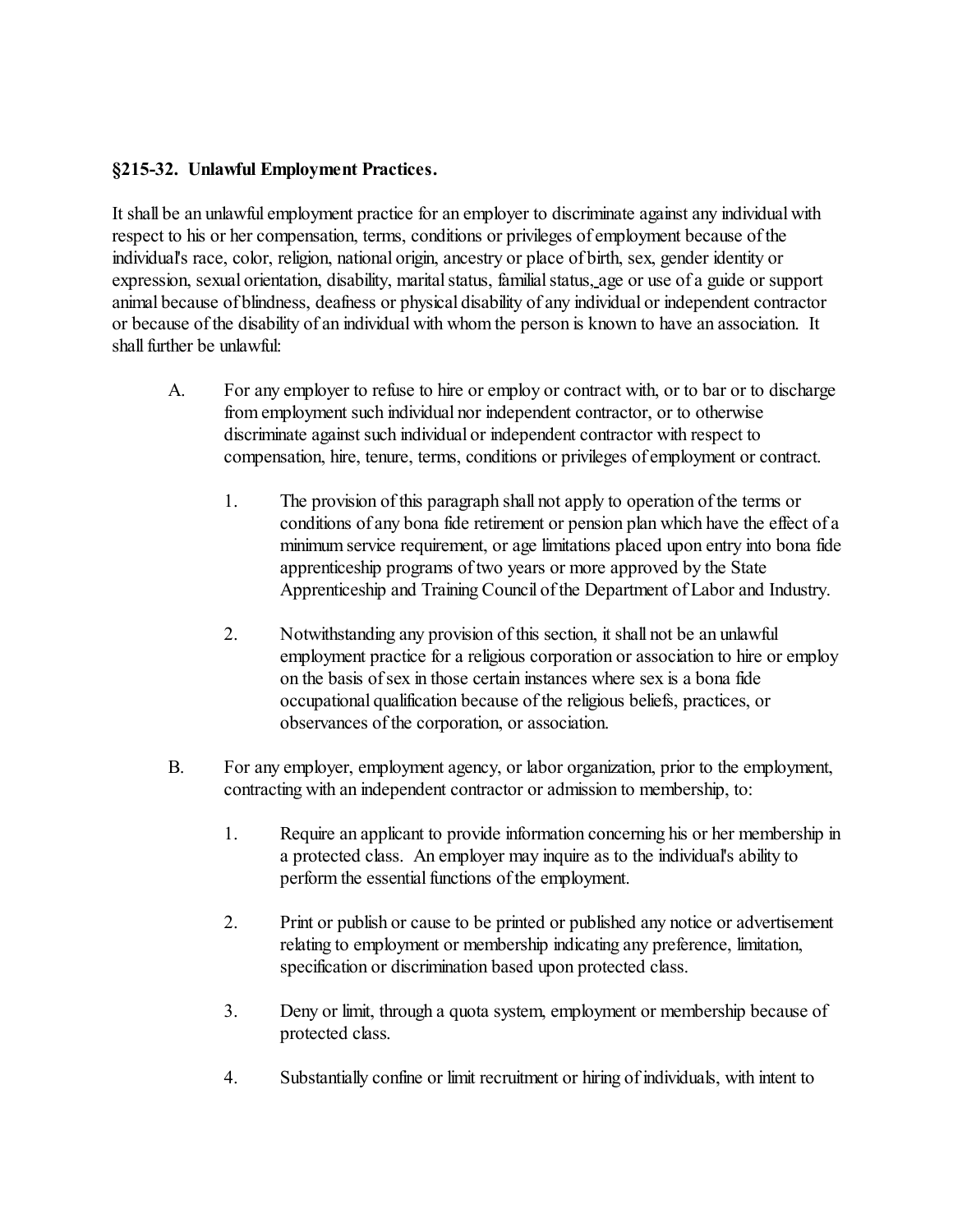circumvent the spirit and purpose of this Article, to any employment agency, employment service, labor organization, training school or training center or any other employee-referring source which services individuals who are predominantly of the same protected class.

- 5. Deny employment because of a prior disability.
- 6. To exclude or otherwise deny equal jobs or benefits to a person because of the disability of an individual with whom the person is known to have a relationship or association.
- 7. For any labor organization because of protected class to deny full and equal membership rights to any individual or otherwise to discriminate against such individuals with respect to hire, tenure, terms, conditions or privileges of employment or any other matter, directly or indirectly, related to employment.
- 8. For any person, employer, employment agency, or labor organization to discriminate in any manner against any individual because such individual has opposed any practice forbidden by this Article, or because such individual has made a charge, testified or assisted, in any manner, in any investigation, proceeding or hearing under this Article; or to aid, abet, incite, compel or coerce the doing of any act declared by this section to be an unlawful discriminatory practice, or to obstruct or prevent any person from complying with the provisions of this Article or any order issued thereunder, or to attempt, directly or indirectly, to commit any act declared by this section to be an unlawful discriminatory practice.
- 9. For any employment agency to fail or refuse to classify properly, refer for employment or otherwise to discriminate against any individual because of protected class.
- 10. This Section shall not be construed to prohibit the refusal to hire or the dismissal of a person who is not able to function properly in the job applied for or engaged in.
- C. Nothing contained within this Article shall be construed to bar any institution or organization for persons with disabilities from limiting or giving preference in employment or membership to disabled persons.

#### **§215-33. Unlawful Housing Practices.**

It shall be an unlawful housing practice for any person to:

A. Because of race, color, religion, national origin, ancestry or place of birth, sex, gender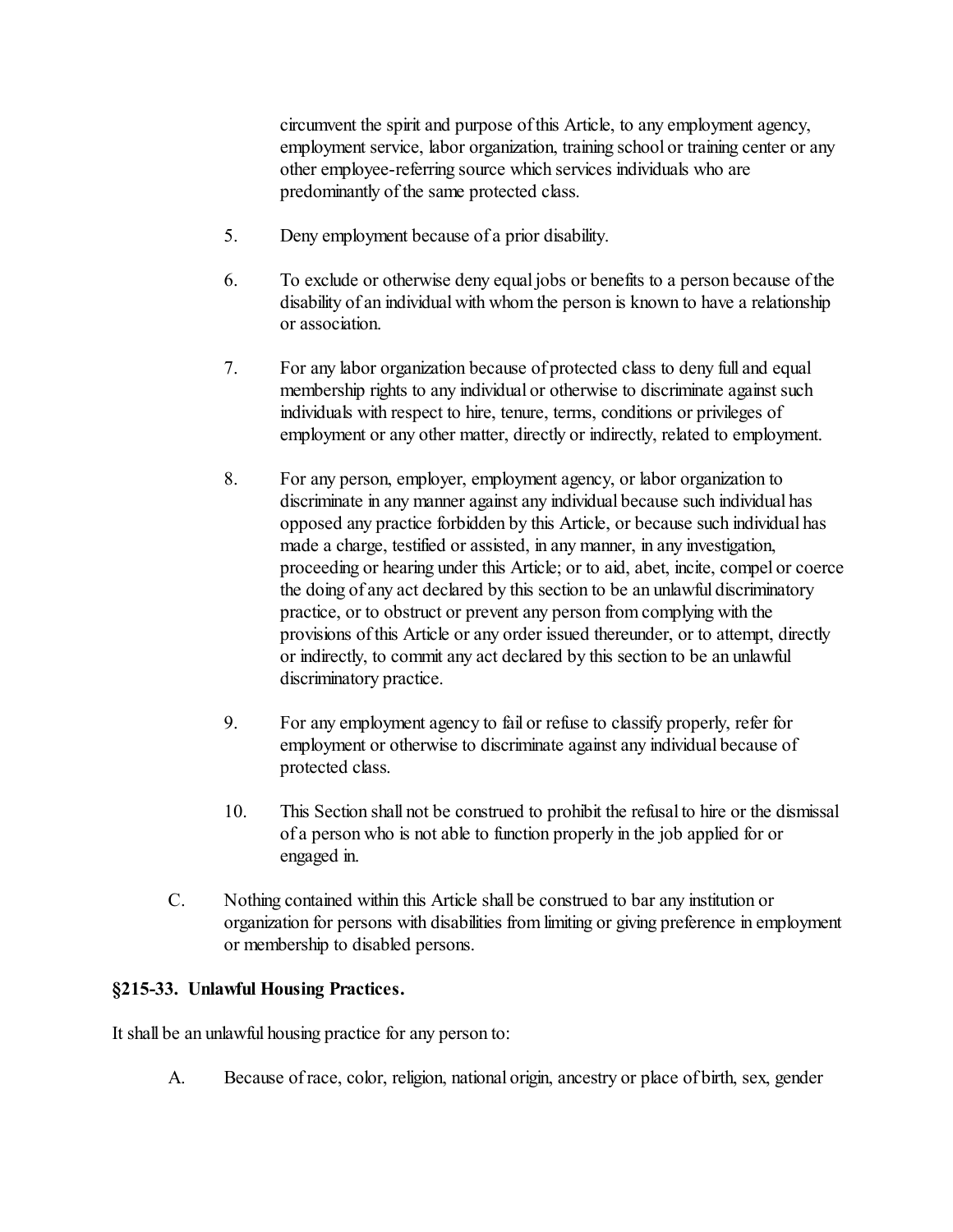identity or expression, sexual orientation, disability, marital status, familial status, age or use of a guide or support animal because of blindness or because the user is a handler or trainer of support or guide animals, deafness or physical disability of any individual or independent contractor or because of the disability of an individual with whom the person is known to have an association:

- 1. Refuse to sell, lease, finance or otherwise to deny or withhold any housing accommodation or commercial property because of protected class from any person, prospective owner, occupant or user of such housing accommodation or commercial property
- 2. Evict or attempt to evict an occupant of any housing accommodation before the end of the term of a lease because of pregnancy or the birth of a child.
- B. Refuse to lend money, whether or not secured by mortgage or otherwise for the acquisition, construction, rehabilitation, repair or maintenance of any housing accommodation or commercial property or otherwise withhold financing of any housing accommodation or commercial property from any person because of protected class.
- C. Discriminate against any person in the terms or conditions of selling or leasing any housing accommodation or commercial property or in furnishing facilities, services or privileges in connection with the ownership, occupancy or use of any housing accommodation or commercial property because of protected class.
- D. Refuse to permit, at the expense of a person with a disability, reasonable modifications of existing premises occupied or to be occupied by such person if such modification may be necessary to afford such person full enjoyment of the premises, except that, in the case of a rental the landlord may, where it is reasonable to do so, grant permission for a modification if the renter agrees to restore the interior of the premises to the condition that existed before the modification, with reasonable wear and tear excepted
- E. Refuse to make reasonable accommodations in rules, policies, practices or services when such accommodations may be necessary to afford such person equal opportunity to use and enjoy a housing accommodation.
- F. Discriminate against any person in the terms or conditions of any loan of money, whether or not secured by mortgage or otherwise for the acquisition, construction, rehabilitation, repair or maintenance of housing accommodation or commercial property because of protected class.
- G. Print, publish, circulate or cause to be made any statement or advertisement: (i) relating to the sale, lease or acquisition of any housing accommodation or commercial property or the loan of money, whether or not secured by mortgage, or otherwise for the acquisition, construction, rehabilitation, repair or maintenance of any housing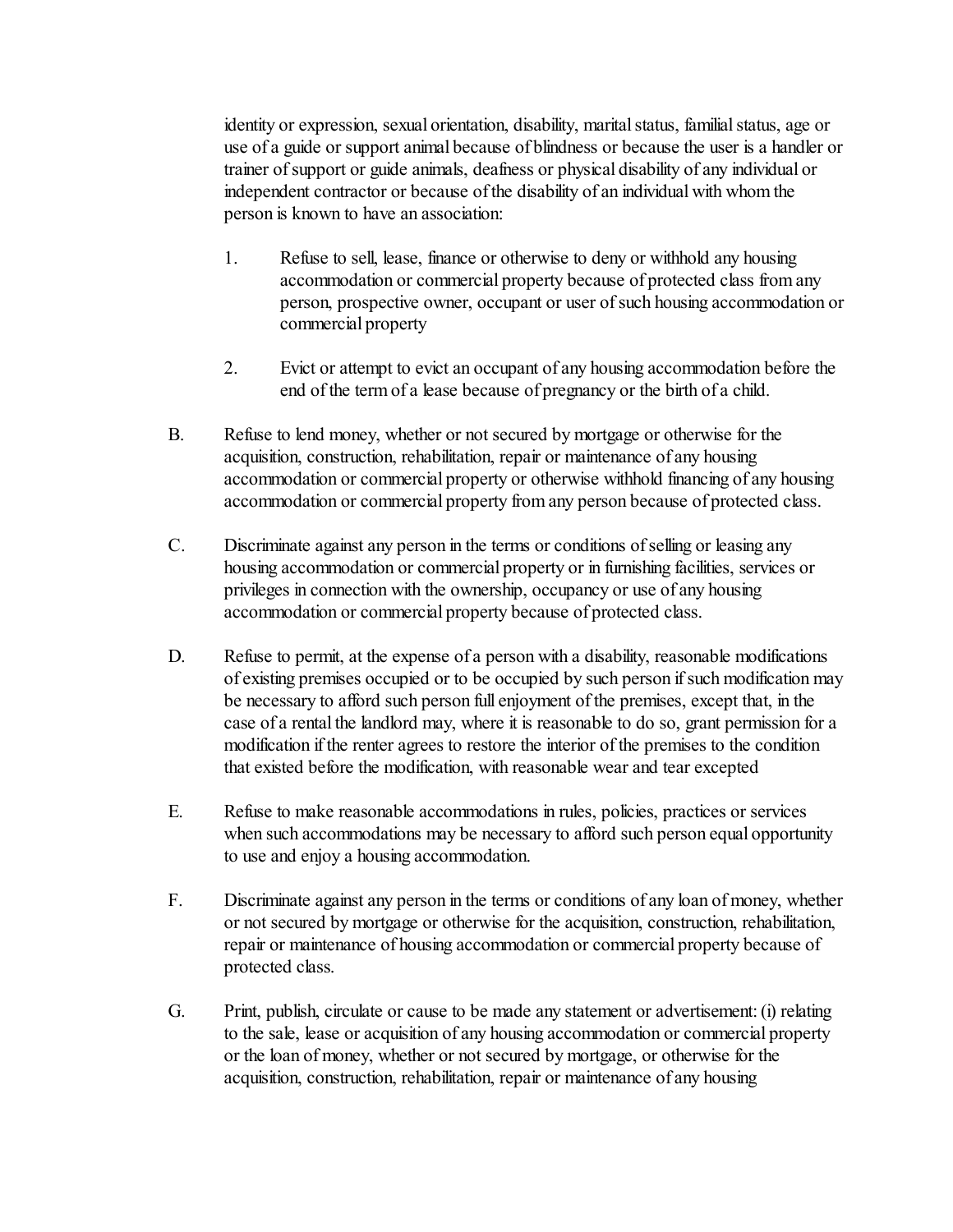accommodation or commercial property which indicates any preference, limitation, specification, or discrimination based upon protected class.

- H. Require information concerning an individual's protected class in connection with the sale or lease of any housing accommodation or commercial property or loan of any money whether or not secured by mortgage or otherwise for the acquisition, construction, rehabilitation, repair or maintenance of any housing combination or commercial property.
- I. Construct, operate, offer for sale, lease or rent or otherwise make available housing or commercial property which is not accessible.

# **§215-34. Unlawful Real Estate Practices.**

- A. It shall be unlawful real estate practice to:
	- 1. Deny any person access to or membership or participation in any multiple-listing service, real estate brokers' organization or other service, organization, or facility relating to the business of selling or renting dwellings or commercial property, or to discriminate against him or her in the terms or condition of such access, membership, or participation, on account of protected class.
	- 2. For any person or other entity whose business includes engaging in real estaterelated transactions to discriminate against any person in making available such a transaction, or in the terms or conditions of such a transaction, because of protected class.
	- 3. Induce, solicit or attempt to induce or solicit for commercial profit any listing, sale or transaction involving any housing accommodation or commercial property by representing that such housing accommodation or commercial property is within any neighborhood, community or area adjacent to any other area in which there reside, or do not reside, persons of any particular protected class.
	- 4. Discourage, or attempt to discourage, the purchase or lease of any housing accommodation or commercial property by representing that such housing accommodation or commercial property is within any neighborhood, community or area adjacent to any other area in which there reside, or may in the future reside in increased or decreased numbers, persons of any protected class.
	- 5. Misrepresent, steer, create or distort a circumstance, condition or incident for the purpose of fostering the impression or belief, on the part of any owner, occupant or prospective owner or occupant of any housing accommodation or commercial property, that such housing accommodation or commercial property is within any neighborhood, community or area adjacent to any other area which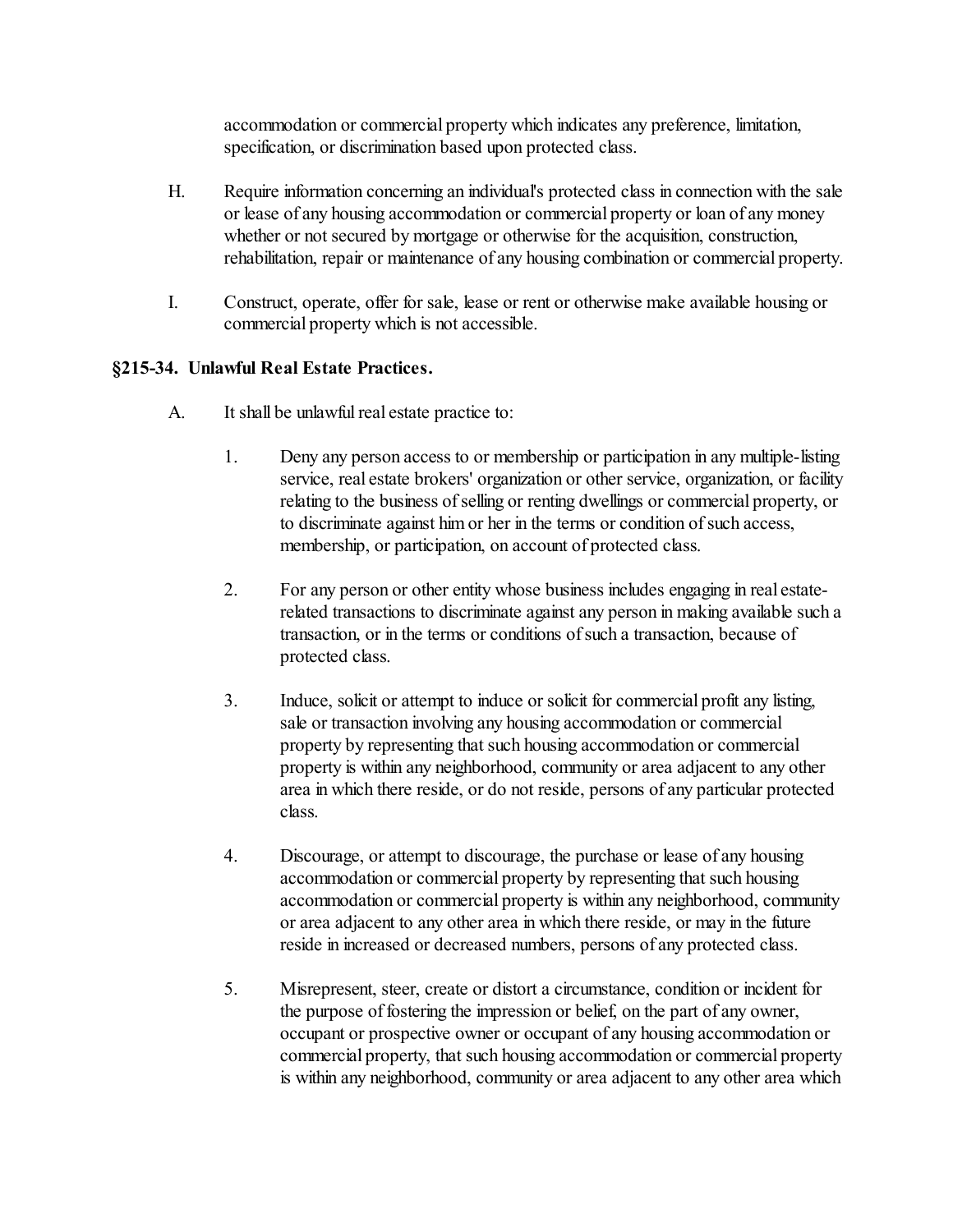would be adversely impacted by the residence, or future increased or decreased residence, of persons of any protected class.

- 6. In any way misrepresent or otherwise misadvertise within a neighborhood or community, whether or not in writing, that any housing accommodation or commercial property within such neighborhood or community is available for inspection, sale, lease, sublease or other transfer, in any context where such misrepresentation or misadvertising would have the effect of fostering an impression or belief that there has been or will be an increase in real estate activity within such neighborhood or community due to the residence, or anticipated increased or decreased residence, of persons of any protected class.
- 7. For any person to harass, threaten, intimidate, harm, damage or otherwise penalize any person, group or business because he or they exercised or encouraged others to exercise their rights under this article, or because he or they have complied with the provisions of this article, or enjoyed the benefits of this article, or because he or they have made a charge, testified or assisted in any manner in any investigation, proceeding or hearing hereunder.
- 8. For any person to aid, abet, incite, induce, compel or coerce the commission of an unlawful practice prohibited by this article or to obstruct or prevent any person from complying with the provisions of this article or any order issued hereunder.
- 9. For any person who with intent to mislead in any proceeding under this Article to destroy or mutilate, falsify, alter or refuse to supply records and documents produced pursuant to subpoena or other lawful order under this section.
- B. Nothing in this Article shall be construed to:
	- 1. Prohibit a person engaged in the business of furnishing appraisals of real property to take into consideration factors other than race, color, religious creed, ancestry, national origin, marital status, sex, gender identity or expression, sexual orientation, age, disability, use of a guide or support animal because of a physical disability or because the user is a handler or trainer of guide or support animals, or familial status.  $(13964 \text{ } \text{\&} 1 \text{ } 4/4/02)$
	- 2. Apply with respect to housing for older persons to the extent that such language pertains to age or familial status.
	- 3. Prohibit a religious organization, association, or society, or any nonprofit institution or organization operated, supervised or controlled by or in conjunction with a religious organization, association, or society, from limiting the sale, rental or occupancy of dwellings which it owns operates for other than a commercial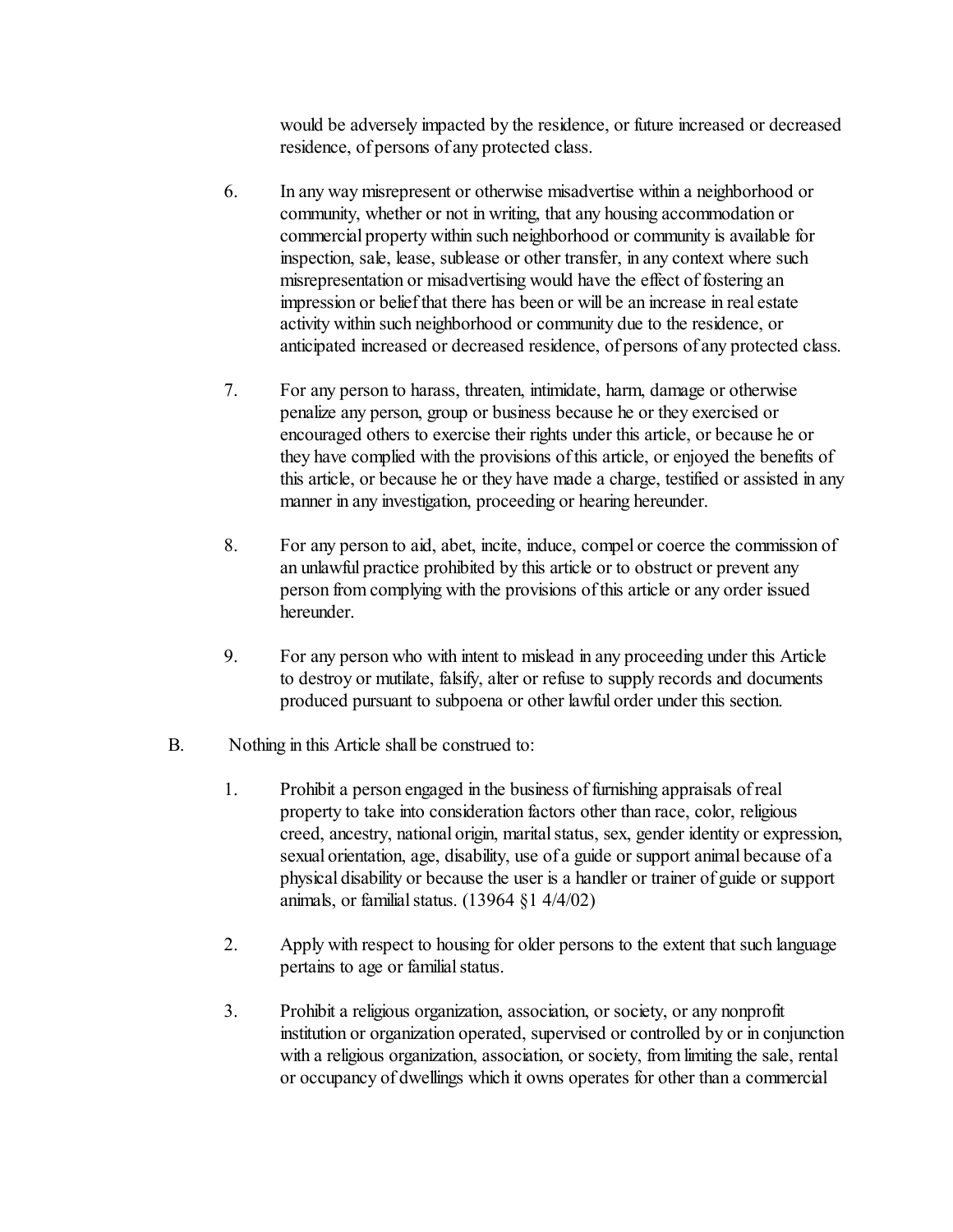purpose to persons of the same religion, or from giving preference to such persons.

- 4. Prohibit a private club not in fact open to the public, which as an incident to its primary purpose or purposes provides lodgings which it owns or operates for other than a commercial purpose, from limiting the rental or occupancy of such lodgings to its members or from giving preference to its members.
- 5. Apply with respect to discrimination based on sex in the rental or leasing of housing accommodations in a single-sex dormitory.

#### **§215-35. Unlawful Public Accommodations Practices.**

It shall be an unlawful public accommodation practice for any person being the owner, lessee, proprietor, manager, superintendent, agent or employee of any place of public accommodation, resort or amusement because of race, color, religion, national origin, ancestry or place of birth, sex, gender identity or expression, sexual orientation, disability, marital status, familial status, age or use of a guide or support animal because of blindness or the training of such animal, deafness or physical disability of any individual or independent contractor or because of the disability of an individual with whom the person is known to have an association to:

- A. Refuse, withhold from or deny to any person because of protected class, either directly or indirectly, any of the accommodations, advantages, facilities, services or privileges of such place of public accommodation, resort or amusement.
- B. Publish, circulate, issue, display, post or mail, either directly or indirectly, any written or printed communication notice or advertisement to the effect thatany of the accommodations, advantages, facilities and privileges of any such place shall be refused, withheld or denied to any person on account of protected class objectionable or not acceptable, desired or solicited.
- C. Obstruct any person from enjoyment of his rights under this Article relating to public accommodations.
- D. Construct, operate or otherwise make available such place of public accommodation, resort or amusement which is not accessible.

#### **§215-36. Human Relations Commission.**

A. Establishment of Commission.

There is hereby established the Human Relations Commission of the County of Allegheny composed of seven (7) members. All members of the Commission shall be residents of the County at the time of appointment and throughout their service. In the event the requirements of the position and/or availability of volunteers cannot be found within the County then the members need not be residents of the County but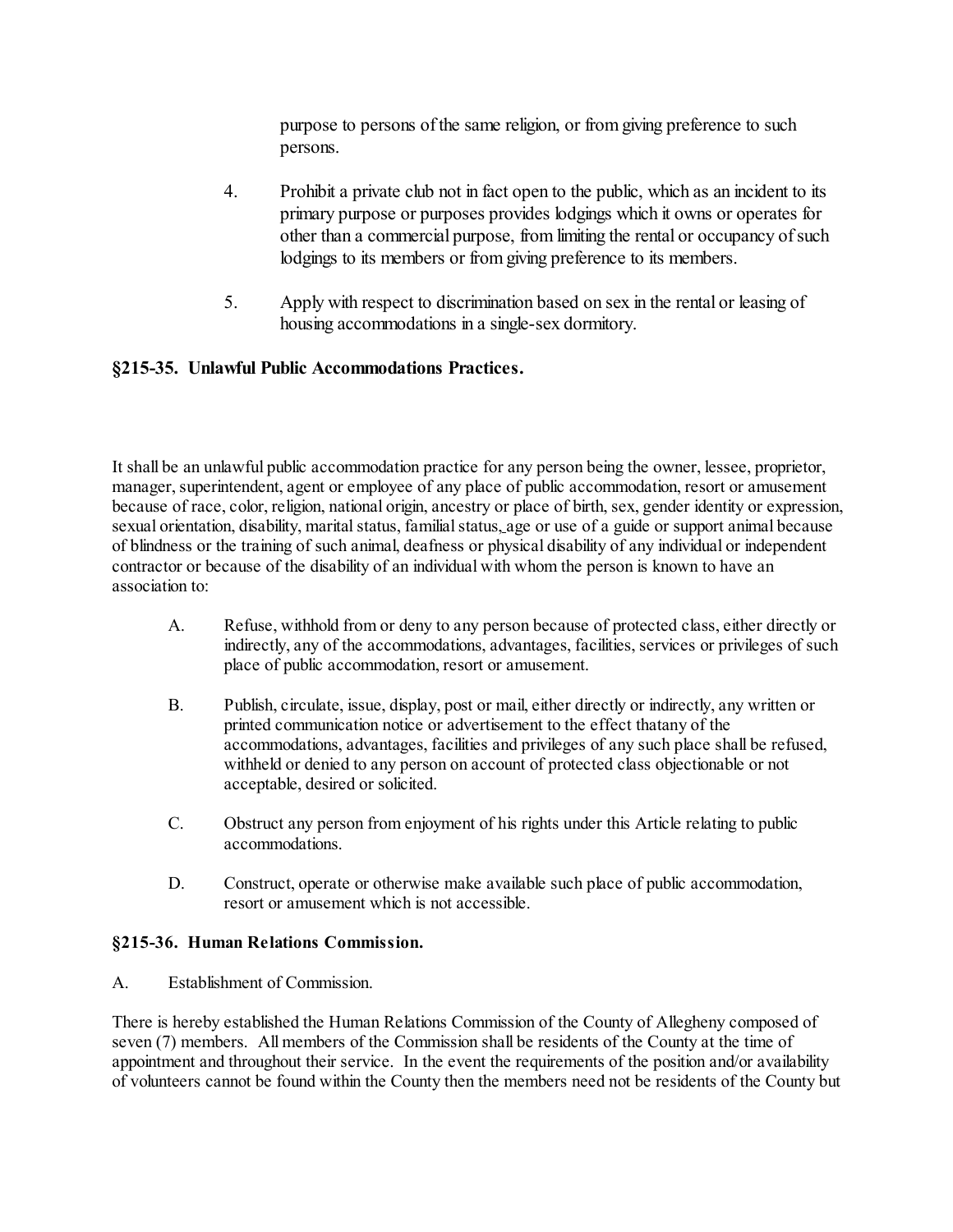must be either a County taxpayer, maintain a business, be employed or go to school in the County.

All members shall be eighteen (18) years or older and shall serve terms of four (4) years each. All appointments shall be made by the Chief Executive with the approval of County Council, provided that any seat for which the Executive does not tender a nominee to Council within 30 days of the seat becoming vacant may be filled by any individual approved by a majority of the Seated Members of Council. All nominees for initial appointments shall be tendered to Council by the Executive within thirty (30) days of the effective date of this Article, and any seats for which a nominee is not provided within that time may be filled by any individual approved by a majority of the Seated Members of Council. Three of the initial appointments shall be for terms of two years, and the remaining four initial appointments shall be for terms of four years. All future appointments shall be for terms of four years.

#### B. Powers and Duties

The Commission is hereby vested with the authority to administer and enforce this Article and shall be given the following powers and duties:

- 1. To meet and function at any place within the County;
- 2. To adopt, promulgate, amend and rescind rules and regulations to effect the policies and provisions of this Article and to make recommendations to agencies of the County and County Council to effect such policies, provided that any such rules or regulations or alterations thereto are approved by a majority of Council through enactment of an ordinance or resolution;
- 3. To initiate, receive, investigate, refer for investigation and pass upon complaints charging unlawful discriminatory practices in violation of this Article taking place within the County.
- 4. To study the problems of discrimination and foster, through community effort or otherwise, good will among the groups and elements of the population of the County;
- 5. To issue such publications and such results of investigations and research as, in its judgment, will tend to promote good will and minimize or eliminate discrimination.
- 6. From time to time, but not less than once a year, to report to the Chief Executive or his designee, and the County Council describing in detail the investigations, proceedings, hearings and studies it has conducted and their outcome, the decisions it has rendered and the other work performed by it, and make recommendations for such further legislation concerning abuses and discrimination.
- 7. To rely upon staff employed by the Allegheny County Law Department and Human Resources Department, to the extent necessary for the accomplishment of its powers and duties as delineated in this Section, provided that such reliance does not otherwise harm the ability of either Department to fulfill its regular functions.
- C. The Department of Human Resources shall provide administrative support services to the Commission. The Commission shall function as an agency of the County.

#### **§215-37. Procedure.**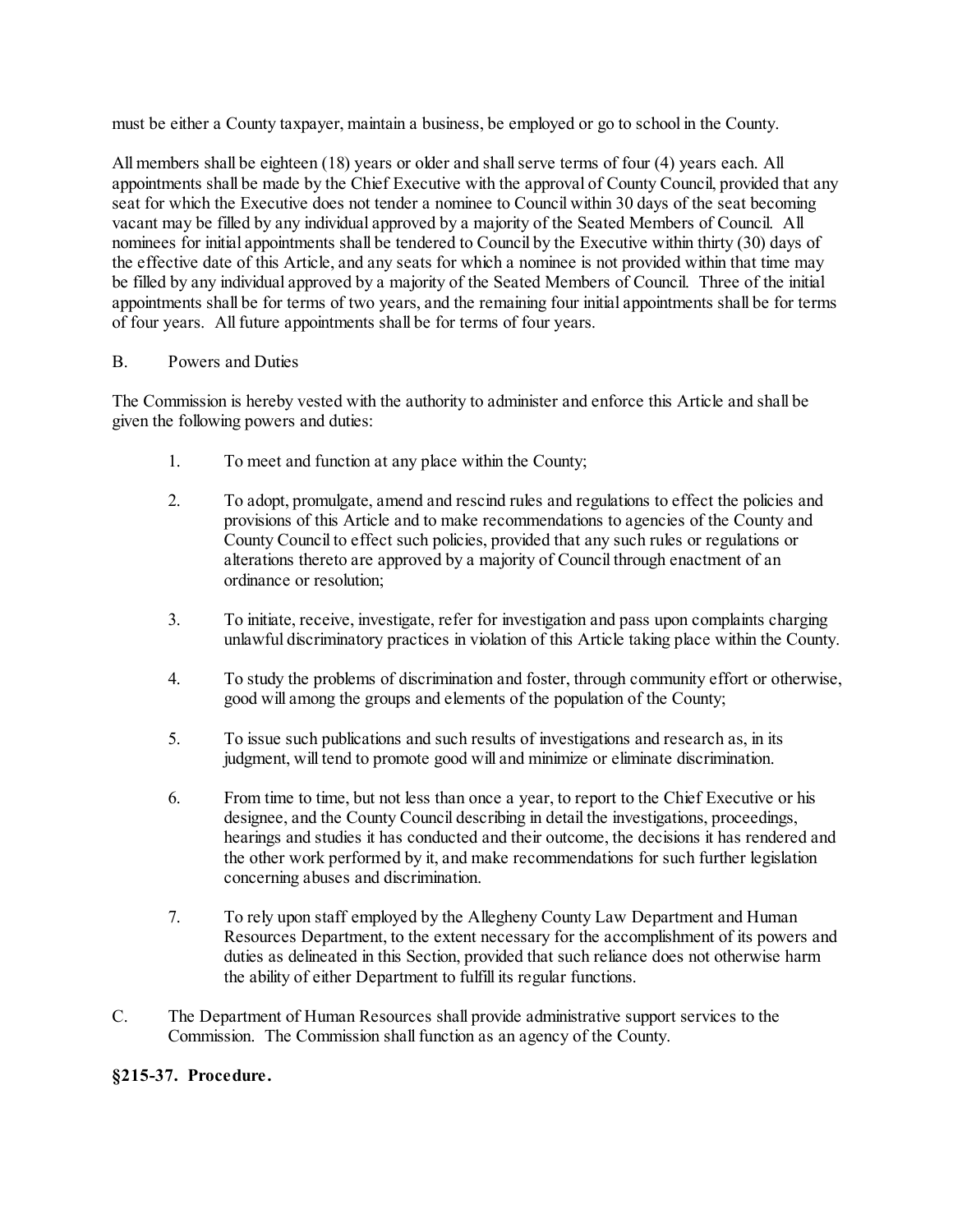- A. Filing a Complaint. Any person claiming to be aggrieved by an unlawful discriminatory practice, may make, sign and file with the Commission a verified complaint in writing which shall state the name and address of the person or persons alleged to have committed the unlawful practice and the particulars thereof. The complaint shall also contain such other information as may be required by the Commission. The Commission, upon its own initiative, may in like manner sign and file a complaint. The Commission or the complainant shall have the power reasonably and fairly to amend any complaint, and the respondent shall have like power to amend his/her answer.
- B. Timeliness. Any complaint filed pursuant to this section must be so filed within one hundred eighty days after the alleged act of discrimination, unless otherwise required by the Fair Housing Act.
- C. Withdrawal. Any complaint may be withdrawn at any time by the party filing the complaint.
- D. Preliminary Investigation. After the filing of any complaint, if the Commission determines that an investigation is warranted, the Commission shall refer the complaint to the Allegheny County Department of Human Resources, which shall conduct an investigation in order to determine whether a factual basis for the complaint exists. The procedure governing such investigation shall be modeled after the procedure described in §5-1013.24 of the Administrative Code of Allegheny County, governing investigation of ethics complaints. The Department of Human Resources shall not hold hearings, issue findings to parties, or be empowered to undertake any final action on any complaint forwarded to it for investigation by the Human Relations Commission. At the conclusion of the preliminary investigation, the Department of Human Resources shall forward a summary report to the Human Relations Commission. The Human Relations Commission may request that the Council initiate an investigation and/or issue subpoenas to any person charged with an unlawful practice to furnish information, records or other documents, and may seek enforcement of any subpoena issued under the terms of this Section by petition to the Court of Common Pleas of Allegheny County.
- E. Allegation and Notice. If it shall be determined after such investigation that there is no basis for the allegations of the complaint, the Human Relations Commission shall, within ten (10) days from such determination, cause to be issued and served upon the complainant written notice of such determination and dismissal of the complaint. The complainant may, within ten (10) days after such service, file with the Commission, a request for a review. The Commission shall, upon request for such a review, provide the complainant an opportunity to appear before the Commission to present such additional information as may be available to support the allegations of the complaint. The Commission may reinstate the complaint within ten (10) days of the review upon a determination that the additional information presented warrants such reinstatement.
- F. Conciliation. If the Human Relations Commission, after investigation, determines that probable cause exists for the allegations of the complaint, the Commission shall immediately endeavor to eliminate the unlawful practice complained of by persuasion, conference and conciliation. The Commission and staff shall not disclose identities of the parties except as required by the Fair Housing Act.
- G. Hearing.
	- 1. If the Human Relations Commission, in its discretion, finds it is not possible to eliminate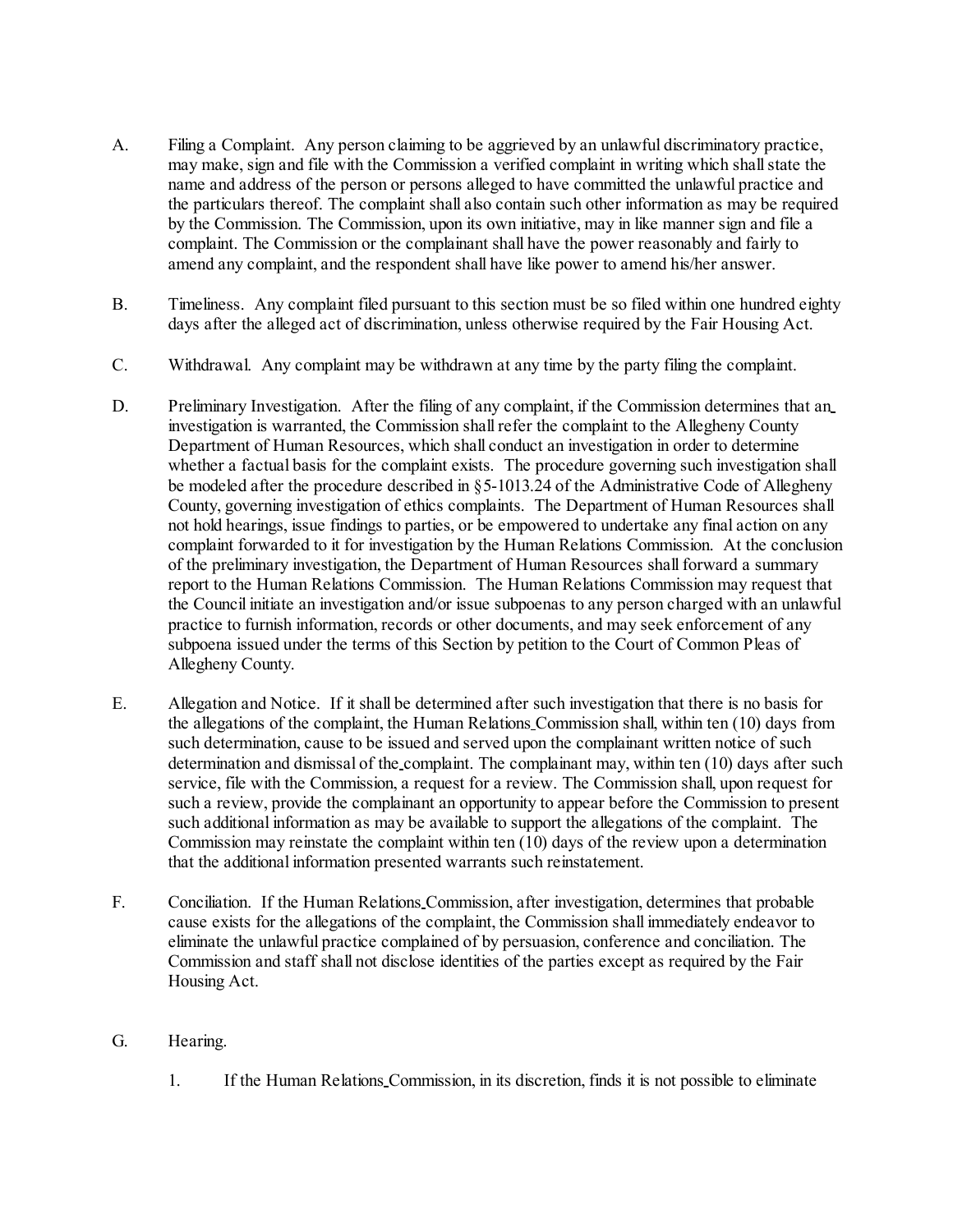such unlawful practices by persuasion, the Commission shall cause to be issued and served a written notice, together with a copy of such complaint as the same may have been amended requiring the party named in such complaint, hereinafter referred to as respondent, to answer the charges of such complaint at a hearing before the Commission at a time and place to be specified in such notice. The Commission may appoint a hearing examiner or designate no fewer than three of its members to preside at such a meeting, or it may at its election conduct such hearing en banc.

- 2. When notice of hearing is given as set forth in subsection (e) and an election procedure is required by the Fair Housing Act, either party may elect, as an alternative to Public Hearing before the Commission, to have the claims asserted in the complaint decided in a civil action brought under the original jurisdiction of Allegheny County Court of Common Pleas. The written notice of the Commission shall be sent to all parties and will inform them of their right to take civil action. An election must be made within twenty (20) days after receipt of the notice of hearing. A party making this election shall notify the Commission and all other parties. If an election for civil action is made by either party, the Commission shall, within thirty (30) days from the date of election, commence and maintain a civil action on behalf of the Complainant. In any action brought under this subsection:
	- a. If, after a trial, the Court of Common Pleas finds that a respondent engaged in or is engaging in any unlawful discriminatory practice as defined in this Article, the Court may award attorney's fees and costs to the complainant on whose behalf the Commission commenced the action in addition to attorney's fees and costs incurred by the Commission.
- H. Conduct of Hearing. The case in support of the complaint shall be presented to the Commission or before a hearing examiner designated by the Commission for the purpose of hearing said complaint by its attorney or agents, by the complainant, or by an agent or representative of the complainant. The respondent may appear at such hearing in person or otherwise, with or without counsel, and submit testimony. The complainant may likewise appear at such hearing in person or otherwise, with or without counsel, and submit testimony. The Commission or the complainant shall have the power reasonably and fairly to amend any complaint, and the respondent shall have like power to amend his answer. The Commission shall not be bound by the strict rules of evidence prevailing in courts of law or equity. The testimony taken at the hearing shall be under oath and be transcribed.
- I. Findings.
	- 1. If upon all the evidence at the hearing, the Commission shall find that a respondent has engaged in or is engaging in any unlawful discriminatory practice as defined in this Article, the Commission shall state its findings of fact, and shall issue and cause to be served on such respondent an order requiring such respondent to cease and desist from such unlawful discriminatory practice and to take such affirmative action, including, but not limited to, reimbursement of certifiable travel expenses in matters involving the complaint, compensation for loss of work in matters involving the complaint, hiring, reinstatement or upgrading of employees, with or without back pay, admission or restoration to membership in any respondent labor organization, the making of reasonable accommodations, or selling or leasing specified housing accommodations or commercial property upon such equal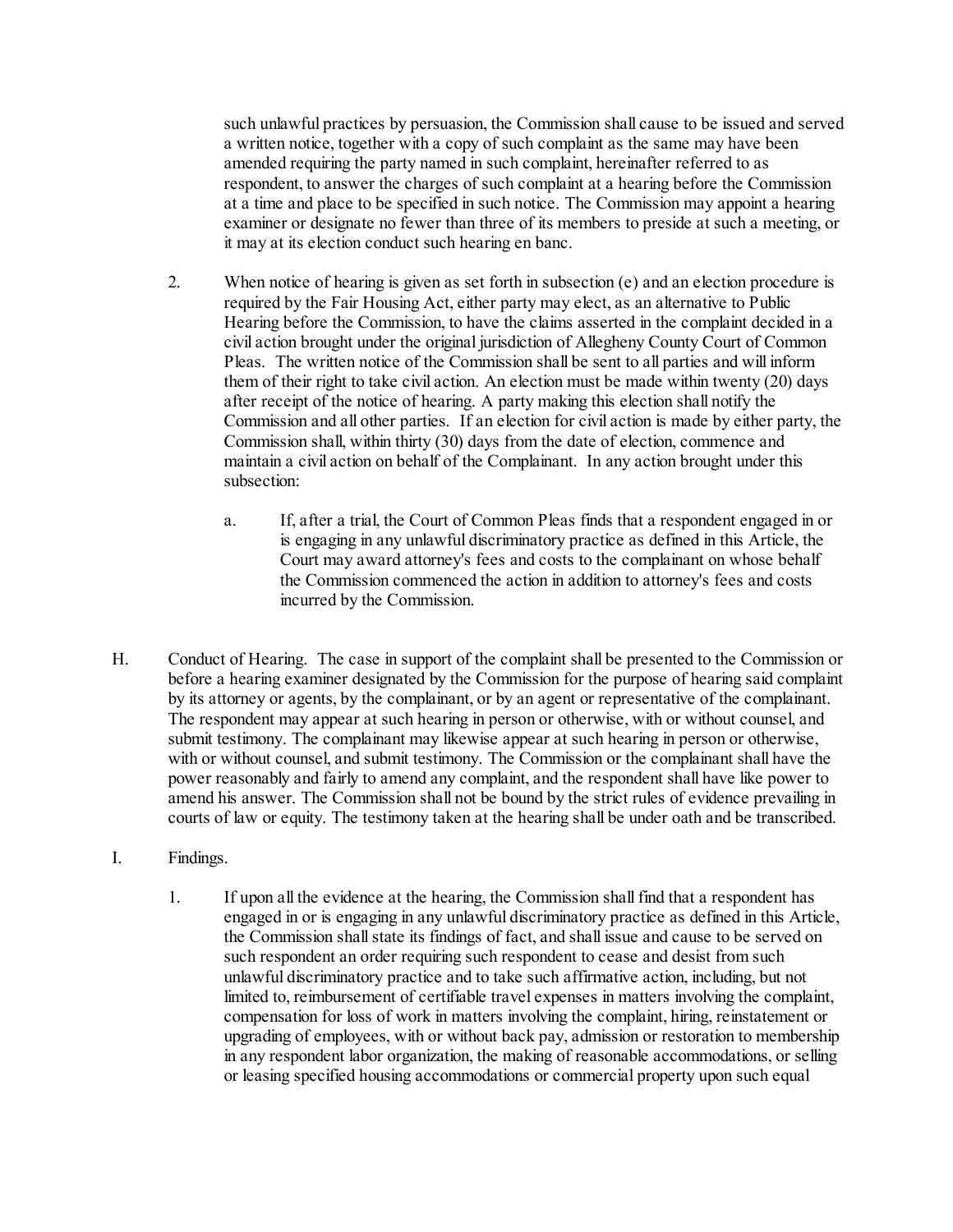terms and conditions and with such equal facilities, services and privileges or lending money, whether or not secured by mortgage or otherwise for the acquisition, construction, rehabilitation, repair or maintenance of housing accommodations or commercial property, upon such equal terms and conditions to any person discriminated against or all persons, any other verifiable, reasonable out-of-pocket expenses caused by unlawful discriminatory practice, or other compensation as provided under the Pennsylvania Human Relations Act.

- 2. In those cases alleging a violation of Sections 215-33 or 215-34 and violations of the Fair Housing Act, the Commission may award actual damages including damages caused by humiliation and embarrassment as, in the judgment of the Commission, will effectuate the purposes of this Article, and including a requirement for report of the manner of compliance.
	- a. Such order may also assess a civil penalty against the respondent in a complaint of discrimination filed under Section 215-33 or 215-34 and violations of the Fair Housing Act:
		- i. In an amount not exceeding ten thousand dollars (\$10,000) if the respondent has not been adjudged to have committed any prior discriminatory practice;
		- ii. In an amount not exceeding twenty-five thousand dollars (\$25,000) if the respondent has been adjudged to have committed one other discriminatory practice during the five-year period ending on the date of this order; or
		- iii. In an amount not exceeding fifty thousand dollars (\$50,000) if the respondent has been adjudged to have committed more than one other discriminatory practice during the seven-year period ending on the date of this order.
	- b. If however the acts constituting the discriminatory practice that is the object of the charge are committed by the same natural person who has been previously adjudged to have committed acts constituting a discriminatory practice, then the civil penalties set forth in subparagraphs (ii) and (iii) may be imposed without regard to the period of time within which any subsequent discriminatory practice occurred.
	- c. If upon all the evidence at the hearing, in those cases alleging a violation of Section 215-33 or 215-34, the Commission finds that a respondent has engaged in or is engaging in any unlawful discriminatory practice as defined in this Article, the Commission may award attorney's fees and costs to prevailing complainants.
- J. Commonwealth License. When the respondent is a licensee of the Commonwealth of Pennsylvania, the Commission shall inform the appropriate State licensing authority of the order with the request that the licensing-authority take such action as it deems appropriate against such licensee.
- K. Dismissal. If, upon all the evidence, the Commission shall find that a respondent has not engaged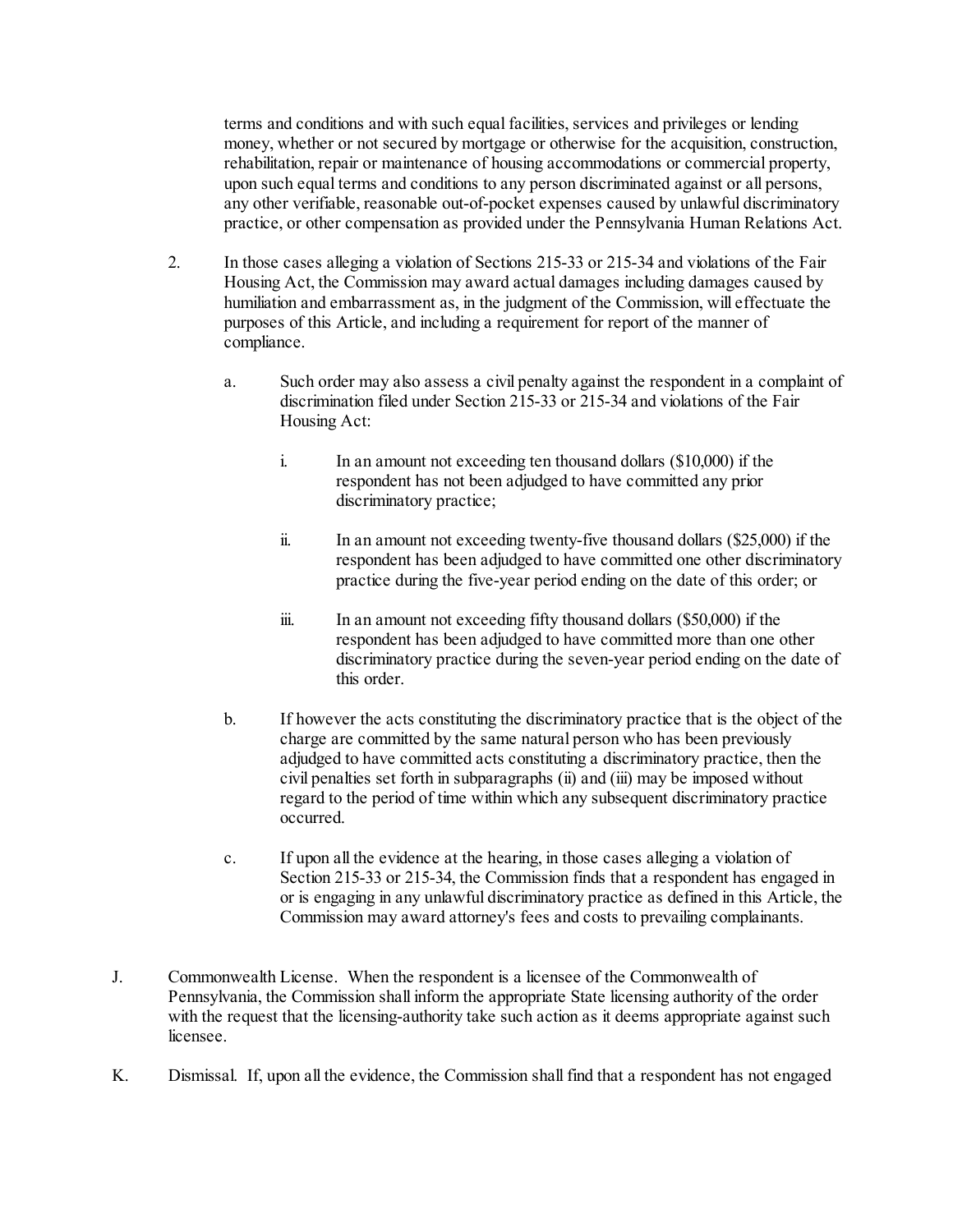in any such unlawful discriminatory practice, the Commission shall state its findings of fact, and shall issue and cause to be served on the complainant an order dismissing the said complaint as to such respondent.

L. Hearing Rules and Records. The Commission shall establish rules of practice to govern, expedite and effectuate the foregoing procedure and its own actions thereunder. Three or more members of the Commission or a hearing examiner designated by the Commission shall constitute the Commission for any hearing required to be held by the Commission under this Article. The recommended findings, conclusions and order made by said members or hearing examiner shall be reviewed and approved or reversed by the Commission before such order may be served upon the parties to the complaint. The recommended findings, conclusions and order made by said members or hearing examiner shall become a part of the permanent record of the proceeding and shall accompany any order served upon the parties to the complaint.

#### **§215-38. Enforcement, Judicial Review and Penalty.**

- A. Injunction. If the Commission concludes, at any time following the filing of a complaint under this Article, that prompt judicial action is necessary to prevent immediate and irreparable harm, the Commission may commence an action in Court of Common Pleas, and that Court may grant an appropriate preliminary or special injunction pending final disposition of the complaint. Any such order or relief shall be granted in accordance with Pennsylvania Rules of Civil Procedure Section 1531.
- B. Enforcement. The complainant, or the Commission may secure enforcement of the order of the Commission or other appropriate relief. When the Commission has heard and decided any complaint brought before it, enforcement of its order shall be initiated by the filing of a petition in the Court of Common Pleas, together with a transcript of the record of the hearing before the Commission, and issuance and service of a copy of said petition as in proceedings in equity. The Commission's copy of the testimony shall be available at all reasonable times to all parties for examination without cost, and for the purpose of enforcement or judicial review of the order. Any failure to obey an order of the Court may be punishable by such Court as contempt thereof.
- C. Enforcement by Private Person.
	- 1. In cases involving a claim of discrimination, if a complainant invokes the procedures set forth in this Article, that individual's right of action in the courts of the Commonwealth shall not be foreclosed. If within one (1) year after the filing of a complaint with the Commission, the Commission dismisses the complaint or for whatever reason, closes the complainant's case, or has not entered into a conciliation agreement to which the complainant is a party, the Commission must so notify the complainant. On receipt of such a notice the complainant shall be able to bring an action in the courts of common pleas of the Commonwealth based on the right to freedom from discrimination granted by this Article.
	- 2. An action under this subsection shall be filed within one hundred (100) consecutive calendar days after the date of notice from the Commission closing the complaint. Any complaint so filed shall be served on the Commission at the time the complaint is filed in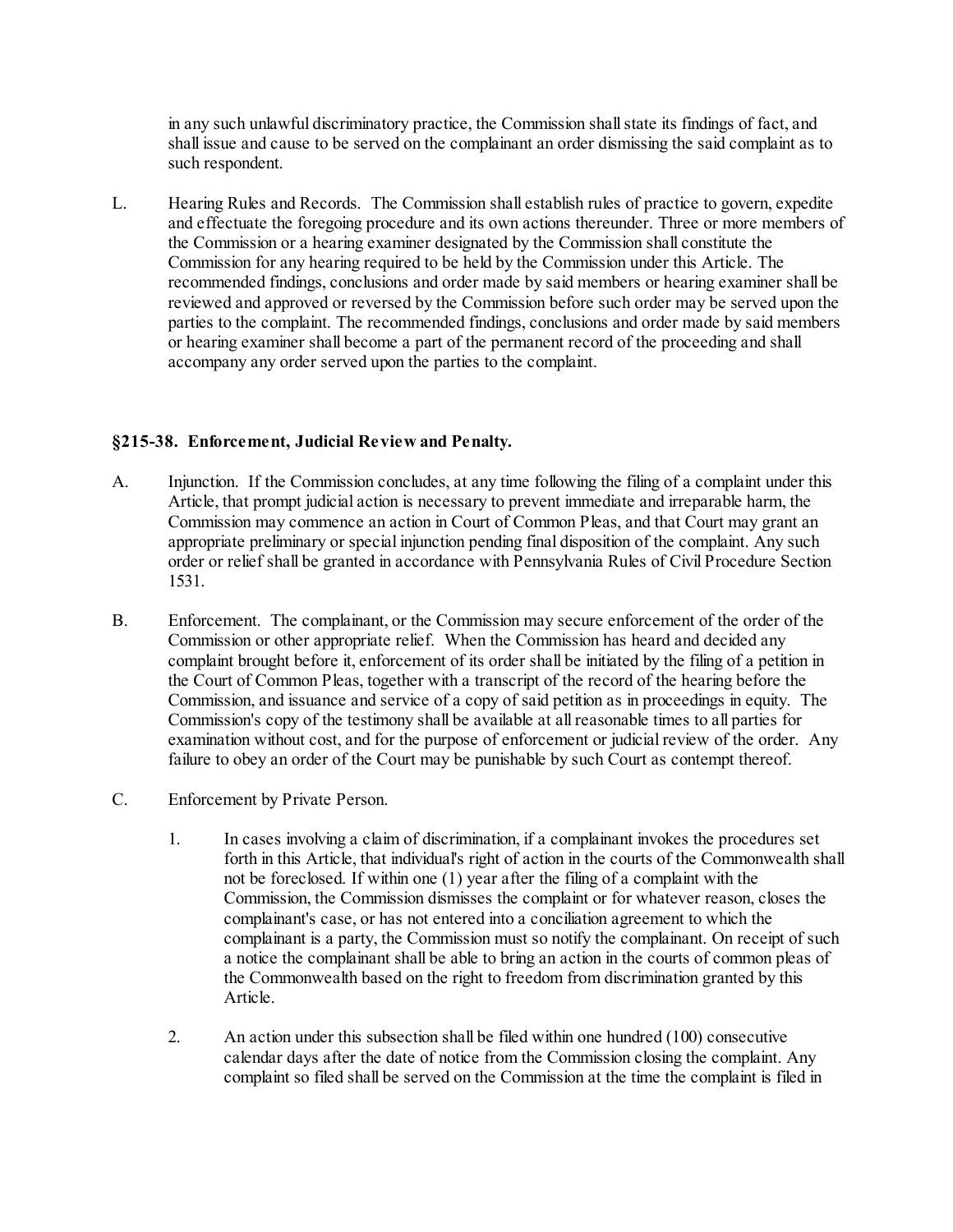court. The Commission shall notify the complainant of this requirement.

- 3. If the court finds that the respondent has engaged in or is engaging in an unlawful discriminatory practice charged in the complaint, the court shall enjoin the respondent from engaging in such unlawful discriminatory practice and order affirmative action which may include, but is not limited to, reinstatement or hiring of employees, granting of back pay, or any other legal or equitable relief as the court deems appropriate. Back pay liability shall not accrue from a date more than three years prior to the filing of a complaint charging violations of this Article.
- 4. The court shall serve upon the Commission any final order issued in any action brought under this subsection.
- 5. If, after a trial held pursuant to subsection (c), the court of common pleas finds:
	- a. That a defendant engaged in or is engaging in any unlawful discriminatory practice as defined in this Article, the court may award attorney's fees and costs as provided under the Pennsylvania Human Relations Act, to the prevailing plaintiff.
- D. Penalties. Any person who shall willfully resist, prevent, impede or interfere with the Commission, its members, agents or agencies in the performance of duties pursuant to this Article, or shall willfully violate an order of the Commission, shall be guilty of a summary criminal offense and, upon conviction thereof, shall be sentenced to pay a fine of not more than five hundred dollars (\$500.00), or to undergo imprisonment not exceeding thirty (30) days, or both, in the discretion of the Court, but procedure for the review of an order shall not be deemed to be such willful conduct.
- E. Construction. The provisions of this Article shall be construed liberally for the accomplishment of the purposes thereof.
- F. Timeliness. The time limits for filing under any complaint or other pleading under this Article shall be subject to waiver, estoppel and equitable tolling.
- G. Except as otherwise provided, any order of the Commission may be reviewed under the provisions of the Act of December 2, 1968, P.L. 1133 (53 P.S. §11300) known as the "Local Agency Law", as amended.
- H. Where a provision of this Article is found to be in conflict with a provision of any other Ordinance of the County, or any regulation issued under the authority of such Ordinance, the provisions which establish the higher standard for the protection of health, safety and welfare shall prevail.

# *SECTION 2. Severability. If any provision of this Ordinance shall be determined to be unlawful, invalid, void or unenforceable, then that provision shall be considered severable from the remaining provisions of this Ordinance which shall be in full force and effect.*